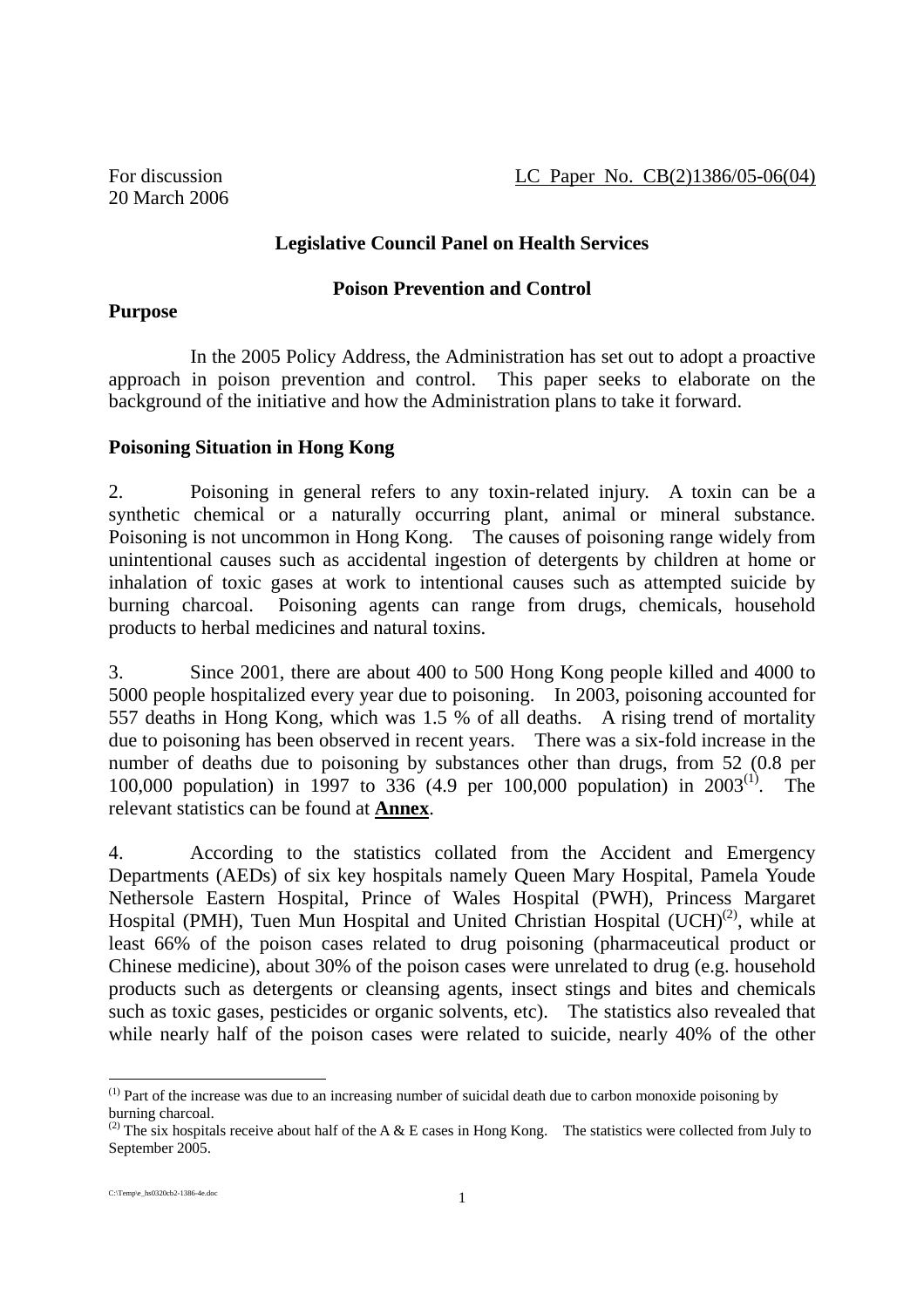poison cases were caused by accidental poisoning which is actually preventable.

# **Current Efforts**

5. At the moment, poison prevention and control work is undertaken by DH, HA and the academia covering clinical service, collation of poison information, analytical service and toxicovigilance.

## *Clinical Service*

6. Most patients with acute poisoning seek urgent treatment at AEDs. They will be managed according to the severity and reasons of poisoning. Mild poisoning with no suicidal risk can usually be discharged after treatment and observation. Most moderate to severe cases will require initial stabilization in A&E followed by inpatient supportive care. These patients are admitted into the medical, paediatrics or ICU wards and cared by the respective clinicians.

#### *Poison Information Service*

7. Effective collation and dissemination of poison information can greatly facilitate clinicians in providing appropriate and timely treatment to poisoned patients. Provision of such service can be found in PWH where the Drug and Poisons Information Bureau (DPIB) of Chinese University Hong Kong (CUHK) provides expert drug and poison information services for health care professionals across the territory. Since 2000, the UCH has started to provide similar service to public hospitals in the Kowloon East Cluster.

# *Analytical Toxicological Service*

8. At the moment, provision of analytical toxicological service can be found in HA hospitals and Government Laboratory with different focuses and targeted users. The urgent laboratories of HA hospitals with AEDs generally provide a rapid quantitative diagnostic service for some poisonous substances, e.g. salicylate, paracetamol and ethanol. There is a Cluster Toxicology Laboratory (CTL) to support hospitals in each cluster by providing more quantitative and qualitative toxicology services, which usually include a broad spectrum screening service, drug of abuse testing and therapeutic drug monitoring. For more difficult cases, the CTLs are supported by the Toxicology Reference Laboratory (TRL). The TRL, situated in PMH, is set up to provide centralized support for more difficult and rare toxicology needs. The Government Laboratory regularly conducts analysis on samples formally collected for poisonous substances for law enforcement purposes.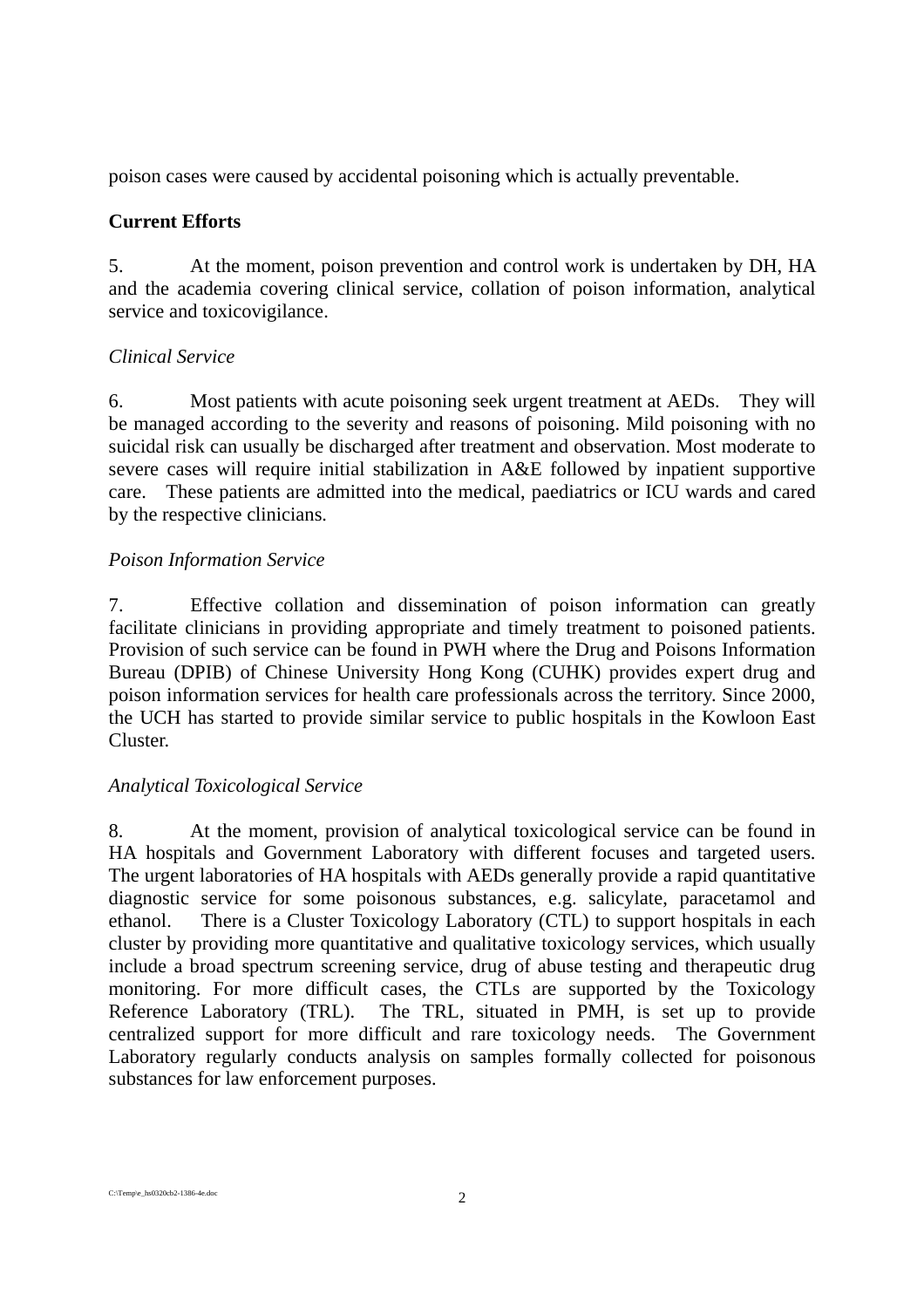## *Toxicovigilance*

9. Toxicovigilance refers to surveillance of poisoning situation in the community and the environment to help capture an overall picture of toxic risks in Hong Kong. Effective toxicovigilance is important for enhancement of poison prevention work, as it assists the public health authorities in providing the public with timely and up-to-date information in relation to poisoning. DH has been playing a key role in this regard through regulatory control of pharmaceutical products and Chinese medicine (for instance in respect of the level of heavy metal), reporting of adverse drug reaction incidents, and investigations of Chinese medicine and heavy metal poisonings. There is currently also a notification and alert system in operation in the HA, mainly to capture Chinese Medicine-related adverse incidents and cases of heavy metal poisoning.

# **Room for Improvement**

10. Despite the efforts made by different parties on various fronts of poison prevention and control as mentioned above, the various government departments and agencies function rather independently, and there is a lack of coordination. Exchange of experience is limited. There is a need to establish a stronger link among these services so that more synergy can be developed, which will in turn achieve a stronger impact of our overall poison prevention and control efforts.

11. The Administration also sees room for enhancement in respect of individual initiatives mentioned above. For instance, the territory-wide poison information service for health care professionals can benefit from service expansion. Clinical and outcome data of poisoned patients seeking medical assistance are not routinely and comprehensively collected for analysis, and there is therefore a lack of a comprehensive database on poisons in Hong Kong. A systematic alert and notification system is also absent. Besides, there is a need to enhance the capacity of the TRL to tackle surge capacity for major incidents. The general lack of expertise in toxicology among, and relevant training opportunities for, our health care professionals also needs to be addressed.

# **Aim and Objective of the New Initiative**

12. Many poisoning cases are preventable. By developing a comprehensive and effective poisoning surveillance, notification, alert and treatment system, we can improve on our control in respect of hospitalizations and mortality caused by poisoning. This will also have a positive impact on the general health condition of the community.

# **Approach and Strategies**

13. It is noted that many developed jurisdictions have developed a system for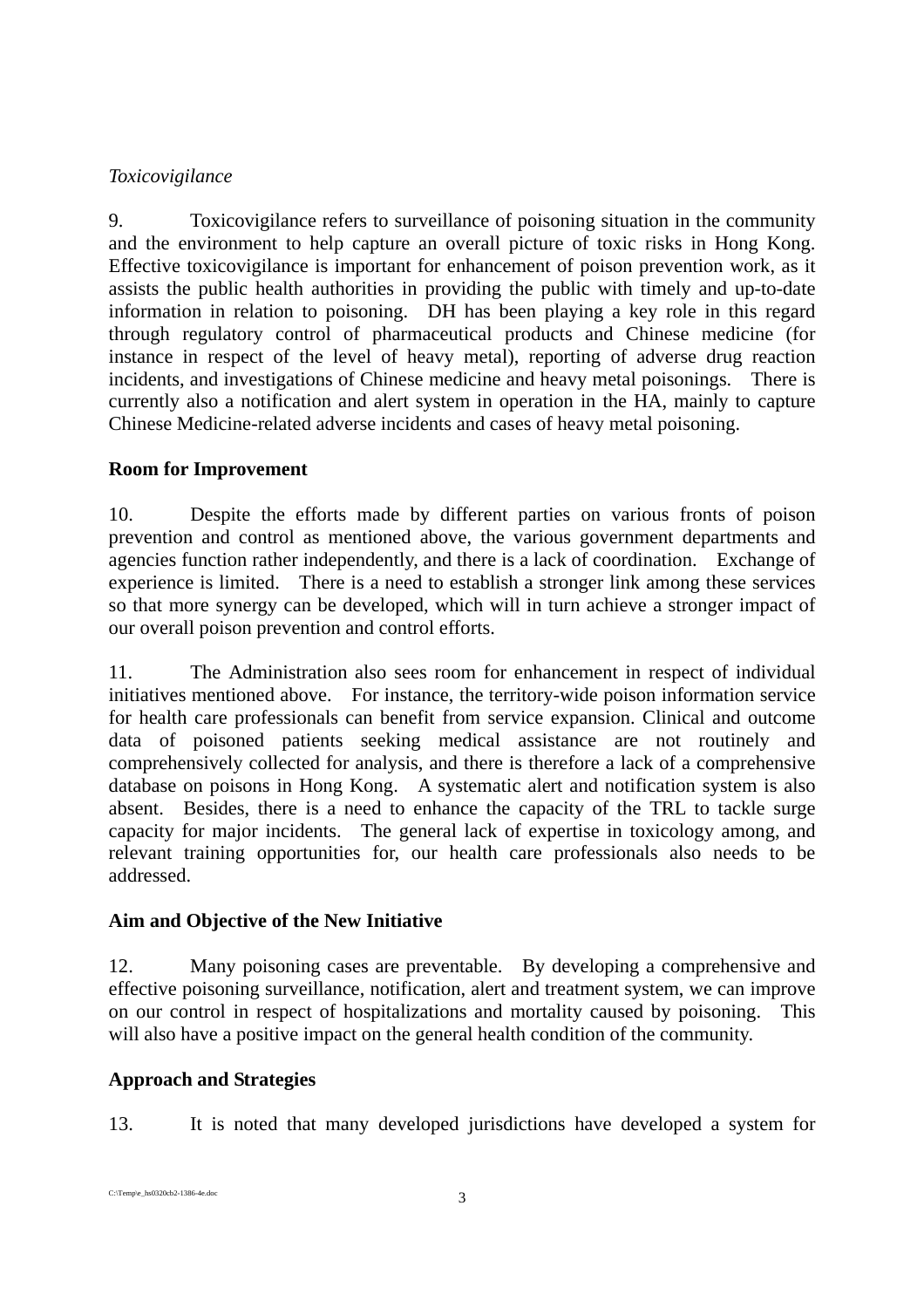poison prevention and control, which is often built upon a network of poison control centres (PCCs). A PCC is typically a specialized unit that advises on, or assists in, the prevention, diagnosis and management of poisoning. Making reference to the World Health Organisation model of PCC, DH aims to work out a permanent infrastructure for the prevention and control of poisoning, with the ultimate aim of enhancing the services in a coordinated and collaborative manner. The key components are poison treatment service, poison information as well as analytical toxicology services, training, and toxicovigilance.

14. To take the initiative forward, a Working Group on Toxicology Service Development was set up and started discussion in 2005. Chaired by the Deputy Director of Health, the Working Group comprises key players from DH, HA, the academia and other government departments. The Working Group will coordinate the implementation of activities to strengthen the prevention and control of poisoning, and to advise on the development of permanent infrastructure and services for this purpose. Implementation of some of the new initiatives already started in 2005.

#### *Building up a multi-disciplinary clinical specialist team*

15. Poisoning is a multi-disciplinary issue. It involves emergency physicians, physicians, intensivists, paediatricians etc. Cross-disciplinary training and exposure are fundamental to providing a competent information and consultation service as well as to ensuring prompt response and management of poison incidents. To this end, HA is considering building up a clinical team of different disciplines charged with the responsibilities to treat, train, and provide poison information, and to build a career structure for continuity of service. The clinical team should also interface with DH in providing information for toxicovigilance and implementing appropriate public health measures when required.

#### *Improvement of Poison Information Service*

16. Most poisoned patients seek treatment at AEDs. Some patients need gut or surface decontamination. Antidotes may be required in specific cases. The availability of updated local toxicological information to the A&E doctors is therefore essential to ensure optimal care of these patients, to improve the outcome, and to avoid unnecessary hospital admission. To this end, the Hong Kong Poison Information Centre (HKPIC) was set up in July 2005. Jointly established by HA and CUHK, HKPIC provides poison information service to all health care professionals in Hong Kong. Urgent consultations are answered by its duty medical staff. Operating seven days a week, HKPIC comprises two teams, one at UCH and the other at PWH. A database has also been set up for collecting information obtained from phone consultations and their clinical outcomes for analysis and sharing with DH for surveillance purpose. HKPIC also started producing and disseminating to frontline clinical staff monographs on locally important toxins.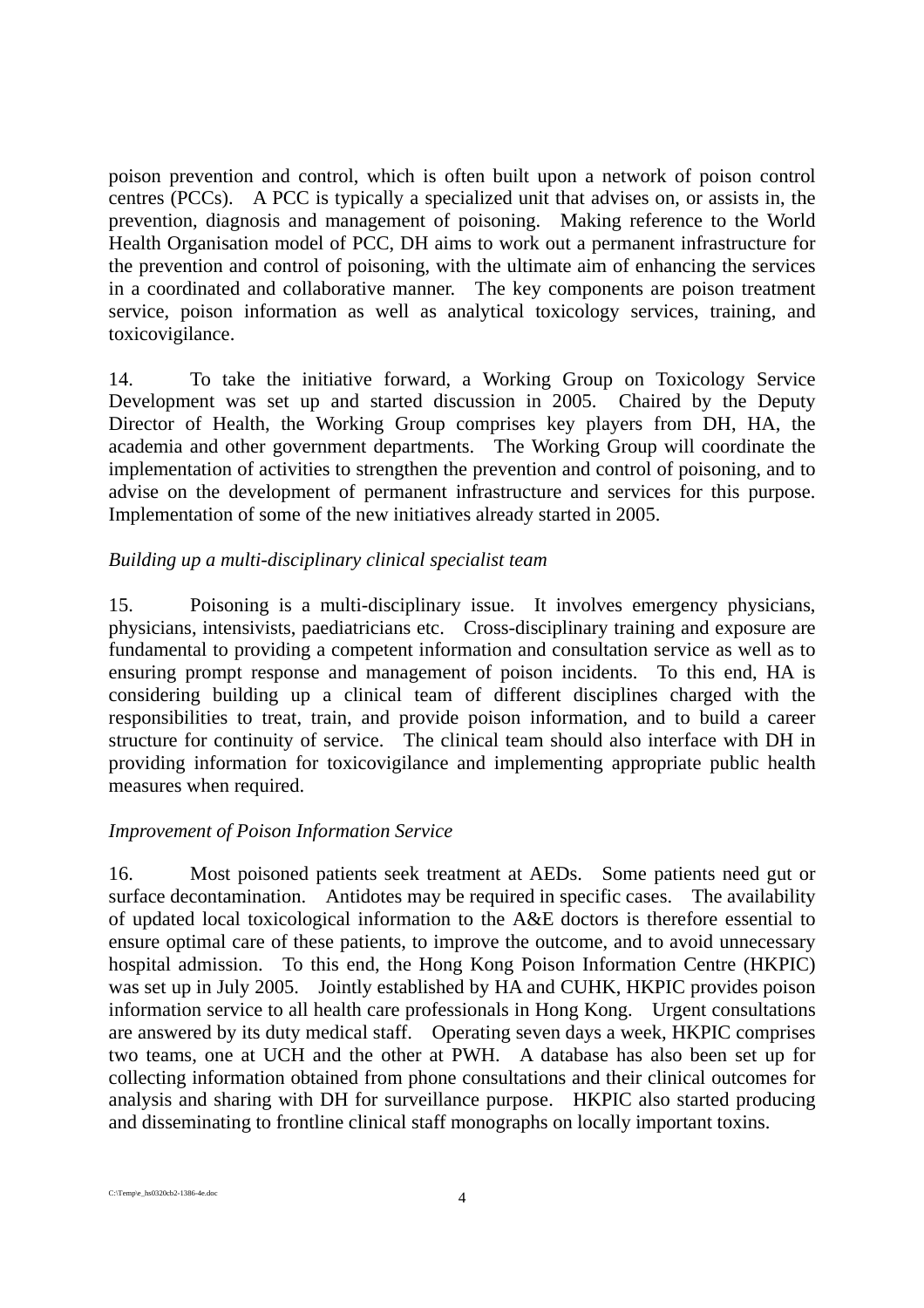## *Strengthening of Analytical toxicology service*

17. An accurate laboratory diagnosis is essential for clinical management, surveillance and toxicovigilance, and it is also the foundation of building local database and communicating experience for training and education. It is therefore important to strengthen the capacity of the TRL of HA in terms of its manpower and its network with the CTLs. Noting that simplicity and timeliness in reporting by using an integrated reporting form for all kinds of poisoning/adverse events to a single point of contact is pivotal for an efficient and effective surveillance system, the TRL is reviewing the current mechanism in public hospitals for reporting significant poisoning cases to relevant authorities. The TRL will develop new methods to detect and diagnose the most frequently encountered and important toxins, including herbal toxins and drugs of adulteration. A notification and alert system on major poisoning incidents among DH, AEDs, hospital laboratories and other clinical departments is also under planning.

## *Enhancement of Toxicovigilance*

18. A Surveillance Unit under DH was set up to capture the overall poisoning situation in Hong Kong. Poisoning information gathered through the enhanced Poison Information Service and the Analytical Toxicology Service as mentioned above will be channeled to the Surveillance Unit for analysis and monitoring purposes. The Unit, comprising expertise in the field of epidemiology and pharmacy, will collect data on poisoning and analyse trends on the type and severity of poisoning, including novel poisons. The information so generated will provide an overall picture of the risk of poisoning in Hong Kong for toxicovigilance purpose.

19. Since July 2005, DH has also started collecting data from poisoned patients seeking medical assistance at AEDs of six public hospitals. By collating the information derived and keeping track of novel poisonous substances and the epidemiology of new forms of poisoning, an overall picture of the toxic risks in Hong Kong can be obtained. This will assist DH in recommending and implementing measures to reduce or eliminate such risks.

20. Public health education is an essential part of toxicovigilance. Poisoning information needs to be disseminated to the public from time to time to enhance public awareness about common toxic agents, so that they can take appropriate personal preventive actions. In this connection, publications such as pamphlets or fact sheets and websites on 'poisoning' will be prepared for the public. An online quarterly publication "Poisoning Comm" is published targetting at health care professionals.

# *Provision of Toxicological training*

21. Poisoning remains a common problem in daily health care practice. As such, it is useful for frontline health care workers to have appropriate training and continuing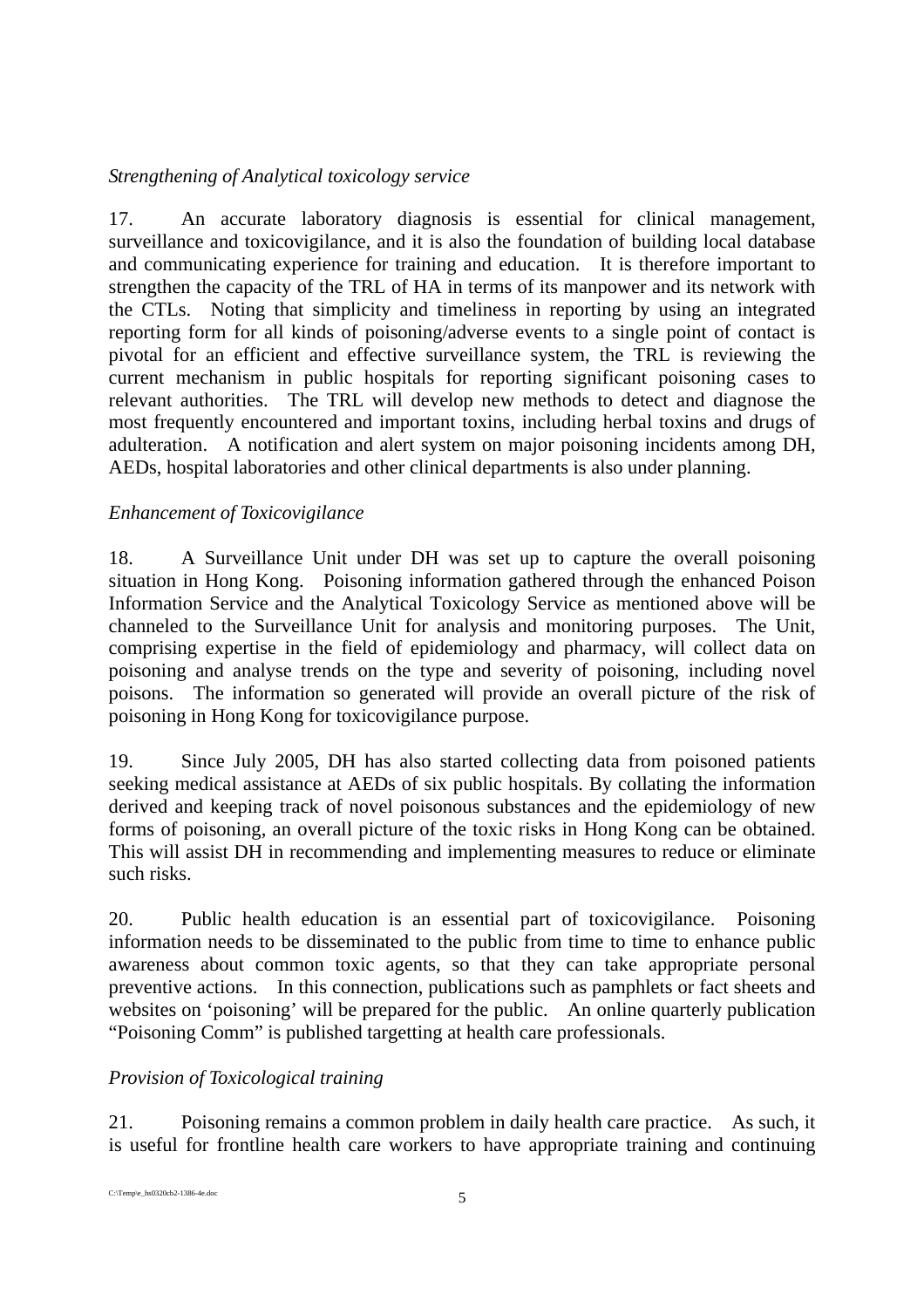education in clinical toxicology. In this connection, training sessions on the clinical and public health aspects of poisoning are being planned for health care professionals in the public and private sectors. The training serves to raise their awareness on poisoning, improve their knowledge in clinical toxicology and enhance their capacity in tackling major toxicological incidents. The following are some examples:

- $\triangleright$  Conferences, courses, symposiums and workshops (some of them involve participation of overseas toxicology experts<sup>(3)</sup>)
- ! Open lectures, seminars, tutorials, case conferences, clinical toxicology meetings
- $\triangleright$  Attachment programmes to HKPIC for doctors

#### **Way forward**

22. The Working Group on Toxicology Service Development is working actively to follow up on the above-mentioned initiatives. It is expected that the work on the prevention and control of poisoning will increase gradually in terms of size and complexity. To evaluate the performance of the various services and to guide future development of our strategy, the Working Group has formulated a number of performance indicators. The Working Group also aims to work out a proposal on the establishment of a permanent structure for prevention and control poisoning in Hong Kong in mid-2006. The permanent infrastructure will better integrate the relevant clinical and public health services involved in the prevention and control of poisoning.

#### **Advice Sought**

23. Members are invited to comment on the content of this paper.

Health, Welfare and Food Bureau March 2006

<sup>1</sup> <sup>(3)</sup> The Hong Kong Clinical Toxicology Courses and Symposium, jointly organized by the HKPIC, Hong Kong College of Emergency Medicine, TRL and the New York City Poison Control Centre, USA, was held in February 2006.